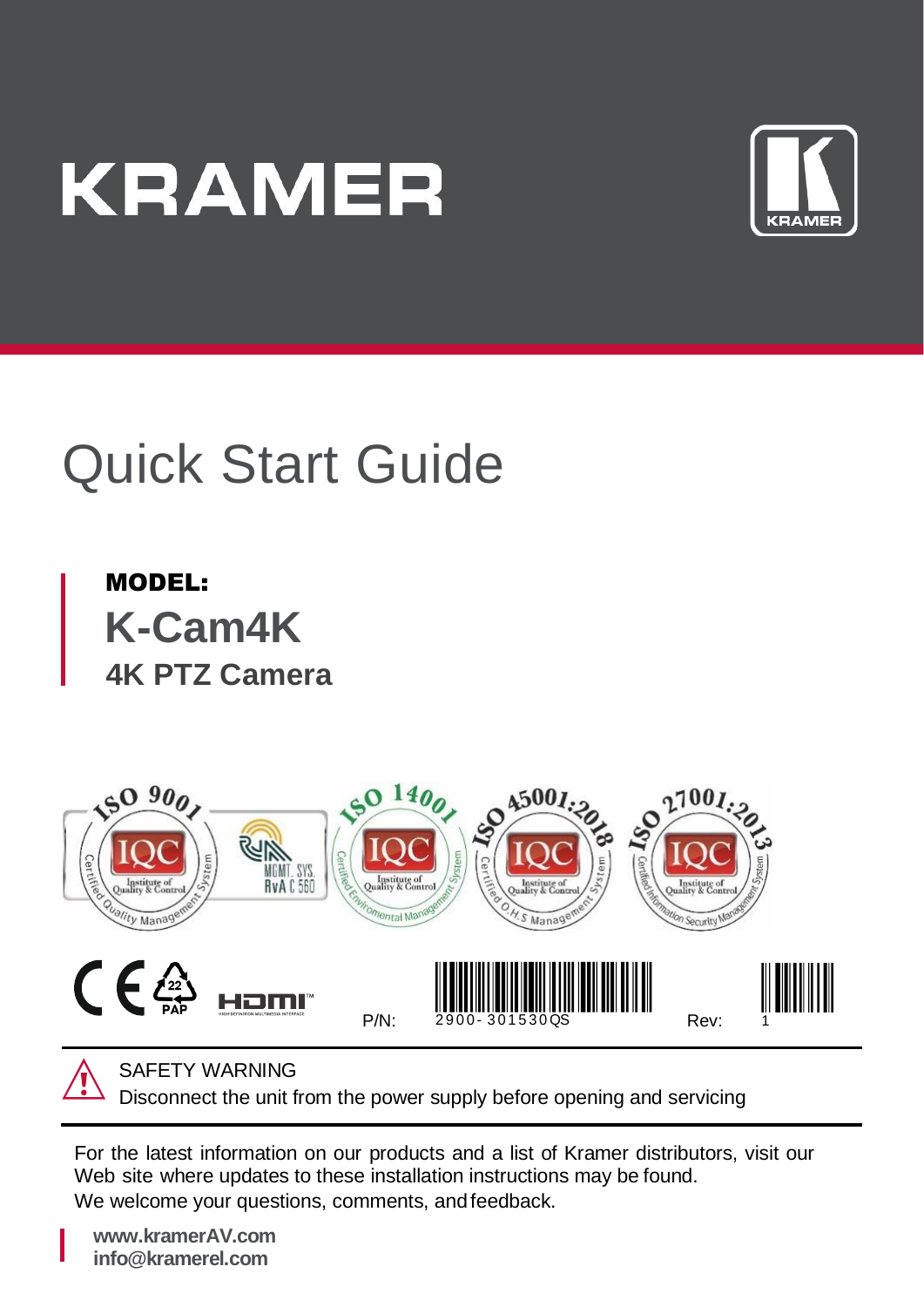## **K-Cam4K 4K PTZ Camera**

Congratulations on purchasing your Kramer **K-Cam4K 4K PTZ Camera** (Pan Tilt Zoom camera). **K-Cam4K** includes an ultralow, 8.51Mpixel CMOS image sensor that together with 3D DNR technology, delivers high image quality of up to 4K at 30fps. **K-Cam4K** includes HDMI, RJ-45 and USB 3.0 outputs for easy plug-and-play and features x12 zoom, a ±30° tilt, a 71° field of view and a ±170° pan. Control **K-Cam4K** via the IR remote controller, OSD or embedded webpages. Go to [www.kramerav.com/downloads/K-Cam4K](http://www.kramerav.com/downloads/K-Cam4K) to download the latest user manual and check if firmware upgrades are available.

#### **Get to know your K-Cam4K**





| #              | <b>Feature</b>                           |     | <b>Function</b>                                                                                   |  |  |  |
|----------------|------------------------------------------|-----|---------------------------------------------------------------------------------------------------|--|--|--|
| $\mathbf{1}$   | Camera                                   |     | Front and rear views.                                                                             |  |  |  |
| $\overline{2}$ | Front Panel OLED                         |     | Displays frame rate and resolution for HDMI and SDI output signals, as well as<br>the IP address. |  |  |  |
| 3              | <b>Tilting Mechanism</b>                 |     | Can be set to any of 255 preset positions.                                                        |  |  |  |
| 4              | <b>RESET</b>                             |     | Press for 5 seconds to reset to factory default parameters.                                       |  |  |  |
| $\overline{5}$ | NET RJ-45 Connector                      |     | Connect to your network or directly to a computer (supports PoE).                                 |  |  |  |
| 6              | RS-232 8-pin DIN                         | IN  | RS232 8-pin DIN Connector                                                                         |  |  |  |
| $\overline{7}$ | Connector                                | OUT |                                                                                                   |  |  |  |
| $\overline{8}$ | RS-485 2-pin Terminal Block<br>Connector |     | Connect to a controller.                                                                          |  |  |  |
| $\overline{9}$ | LINE IN 3.5mm Mini Jack                  |     | Connect to a microphone.                                                                          |  |  |  |
| 10             | <b>HDMI Out Connector</b>                |     | Connect to a recording/streaming device.                                                          |  |  |  |
| 11             | 3G-SDI Out BNC Connector                 |     | Connect to a recording/streaming device.                                                          |  |  |  |
| 12             | USB 3.0 Type-B Connector                 |     | Connect to computer or collaboration device using the USB-3 cable (included).                     |  |  |  |
| 13             | DC12V Power Connector                    |     | Connect to the 12V power adapter.                                                                 |  |  |  |
| 14             | <b>ON/OFF Switch</b>                     |     | Turn the unit on and off.                                                                         |  |  |  |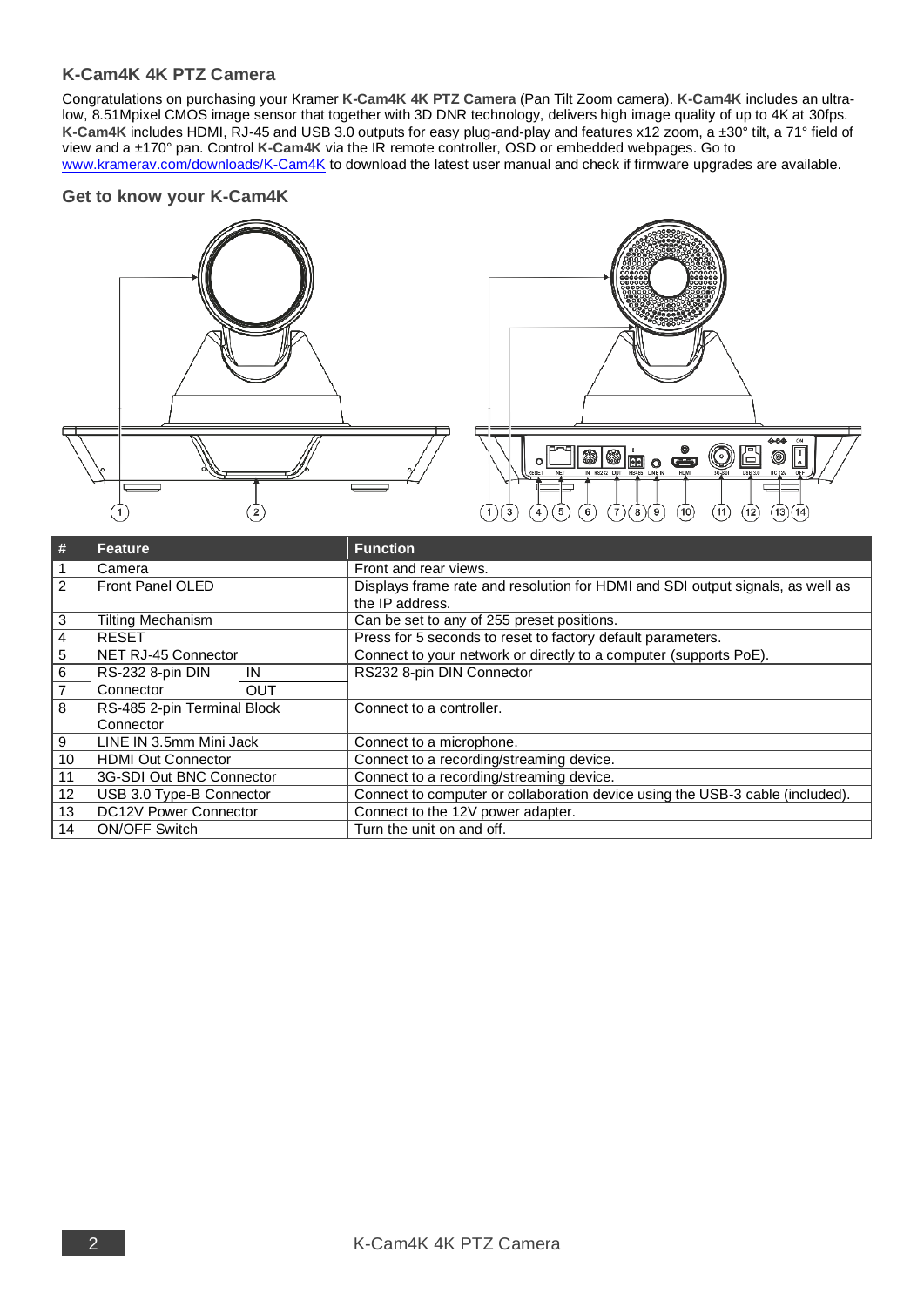# **Mounting K-Cam4K**

You can mount **K-Cam4K** on the wall, the ceiling or place it on a tabletop. The built-in gravity sensor automatically corrects the image orientation.

- 
- Ensure that the environment (e.g., maximum ambient temperature, humidity & air flow) is compatible for the device.
- Avoid exposing the product to direct sunlight or any other heat source.
- Keep away from children product includes small accessories and components.
- Avoid uneven mechanical loading.
- Do not insert any sharp objects into the product.
- Avoid dropping or hitting the product to avoid damaging the product.
- For maintenance, call tech support.

#### **To attach K-Cam4K onto a wall:**



1. Find the correct location on the wall. 2. In the desired location, mark the hole locations, then drill 4 holes 82mm and 60mm apart (using a 6mm drill-bit) to fit the 4 holes of the wall-mounting bracket. 3. Insert the four expansion-plugs into the



4. Attach the wall bracket to the wall, using the four wallbracket screws.

Note that you can also attach the device upside down, from under the bracket.



- 5. Attach the device to the wall bracket by fitting the mortise (on the bracket) into the tenon (on the camera).
- 6. Fix the camera by screwing (A) Nickel screw to the center and (B) then tighten with 3 black screws.

## **Connecting K-Cam4K**

Always switch OFF the power on each device before connecting it to your **K-Cam4K**.

Connect the power cord to **K-Cam4K** and plug it into the mains electricity.



holes.

#### **Caution:**

There are no operator serviceable parts inside the unit. **Warning:**

- Use only the power cord that is supplied with the unit.
- Disconnect the power and unplug the unit from the wall before installing.

Safety Instructions (Se[e www.kramerav.com](http://www.kramerav.com/) for updated safety information)

- Do not open the unit. High voltages can cause electrical shock! Servicing by qualified personnel only.
- To ensure continuous risk protection, replace fuses only according to the rating specified on the product label which located on the bottom of the unit.